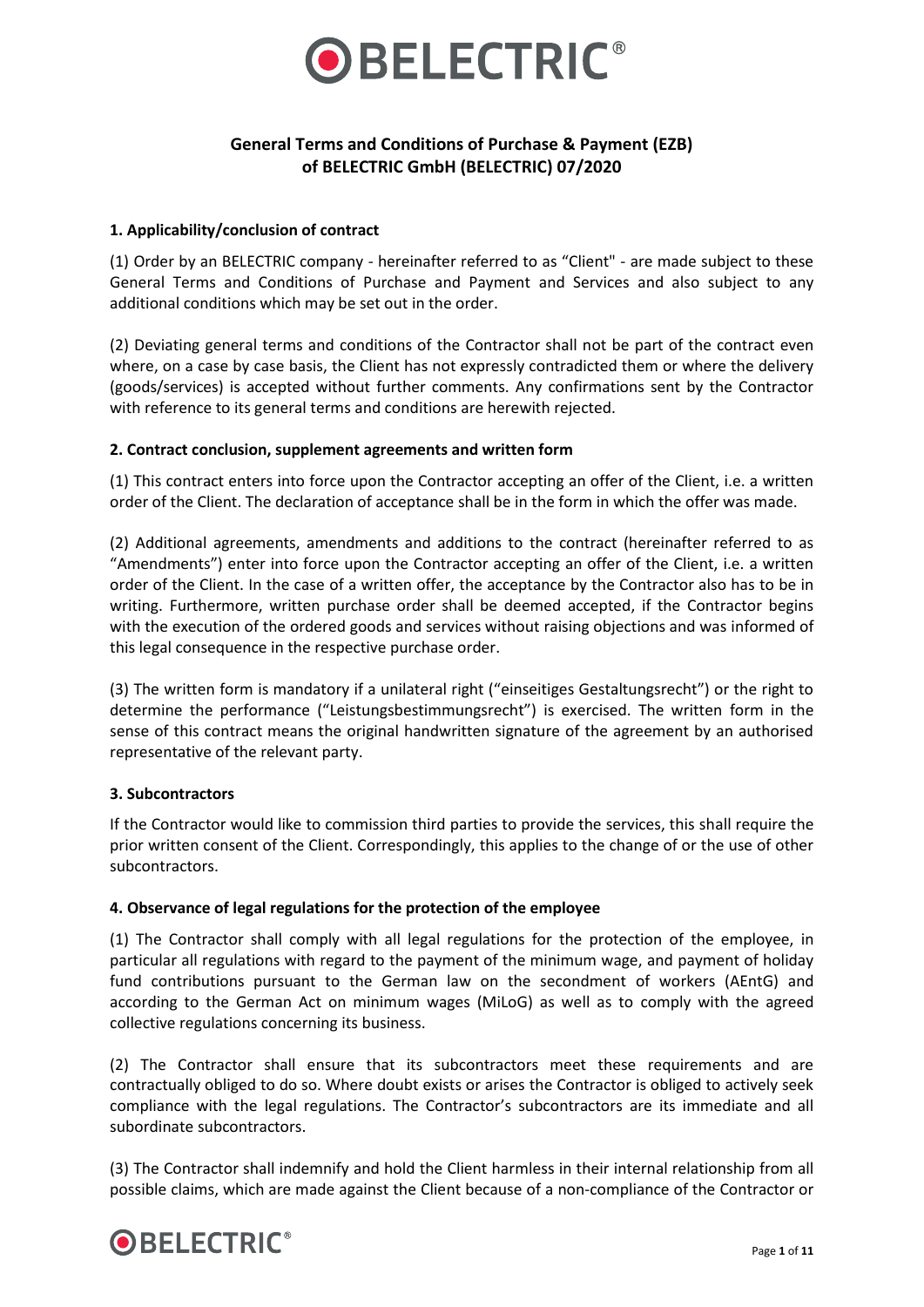one of its subcontractors against the German law on the secondment of workers (AEntG), the German Act on minimum wages (MiLoG) as well as further legal regulations giving rise to a possible liability. In particular the Contractor undertakes to support the Client with regard to the defence of alleged claims against the Client in the best possible way and to provide the latter for example with the necessary information.

(4) The Contractor shall provide the Principal Client with a certificate of safety issued by an auditor, tax consultant or a social security fund in accordance with the collective bargaining agreement, with a date of issue of the last 3 months. This is to confirm that the general minimum wage, or if it does not exist (please mention in the clearance certificate) the legal minimum wage, is adhered to.

(5) Alternatively, the Client will also accept the contractors current extract from the commercial central register, provided by the contractor, provided that it does not contain an entry for violations of the minimum wage law.

(6) The contractor is obliged to ensure that all subcontractors are contractually bound by the contract. Corresponding evidence must be made available to the client within the framework of the proper application of subcontractors.

(7) If the Contractor infringes the obligation to pay the minimum wage or if the Contractor of the obligation does not provide any evidence within a reasonable period set by Client, the Client shall be entitled to terminate the Contract without notice period for serious cause.

(8) In the event of infringement of the obligation to pay the minimum wage by a subcontractor of the Contractor or the failure to provide any evidence the Client shall be entitled to terminate the Contract with the Contractor without notice period, unless the Contractor hasn't already immediately terminated the contractual relationship with the subcontractor.

(9) In the event of termination for serious cause without notice period the Client shall be entitled to have the services, which have not been performed yet, carried out by a third party at the expense of the Contractor.

#### **5. Code of Conduct**

The Client expressly refers to RWE's Code of Conduct which applies within the BELECTRIC Group and may be accessed at the following web address: [www.belectric.com](http://www.belectric.com/) (path: [https://belectric.com/about-belectric/compliance/\)](https://belectric.com/about-belectric/compliance/). The Client expects the Contractor to accept the principles of conduct included in the Code of Conduct as the basis for the partnership and, in particular, to commit itself to supporting and implementing the principles on human rights, labour relations, the environment and anti-corruption set out under the Global Compact initiative of the United Nations [\(www.unglobalcompact.org\)](http://www.unglobalcompact.org/).

#### **6. Delivery**

(1) Delivery instructions, in particular delivery addresses, shall be observed in precise detail. Cost incurred due to non-compliance with the delivery instructions shall be for the account of the Contractor, unless the Contractor proves that it is not responsible for them.

(2) Dispatch notes shall be sent together with easily identifiable order details to the Client, the delivery address, and to any other addresses of recipients indicated in the order and shall additionally be enclosed with the delivery.

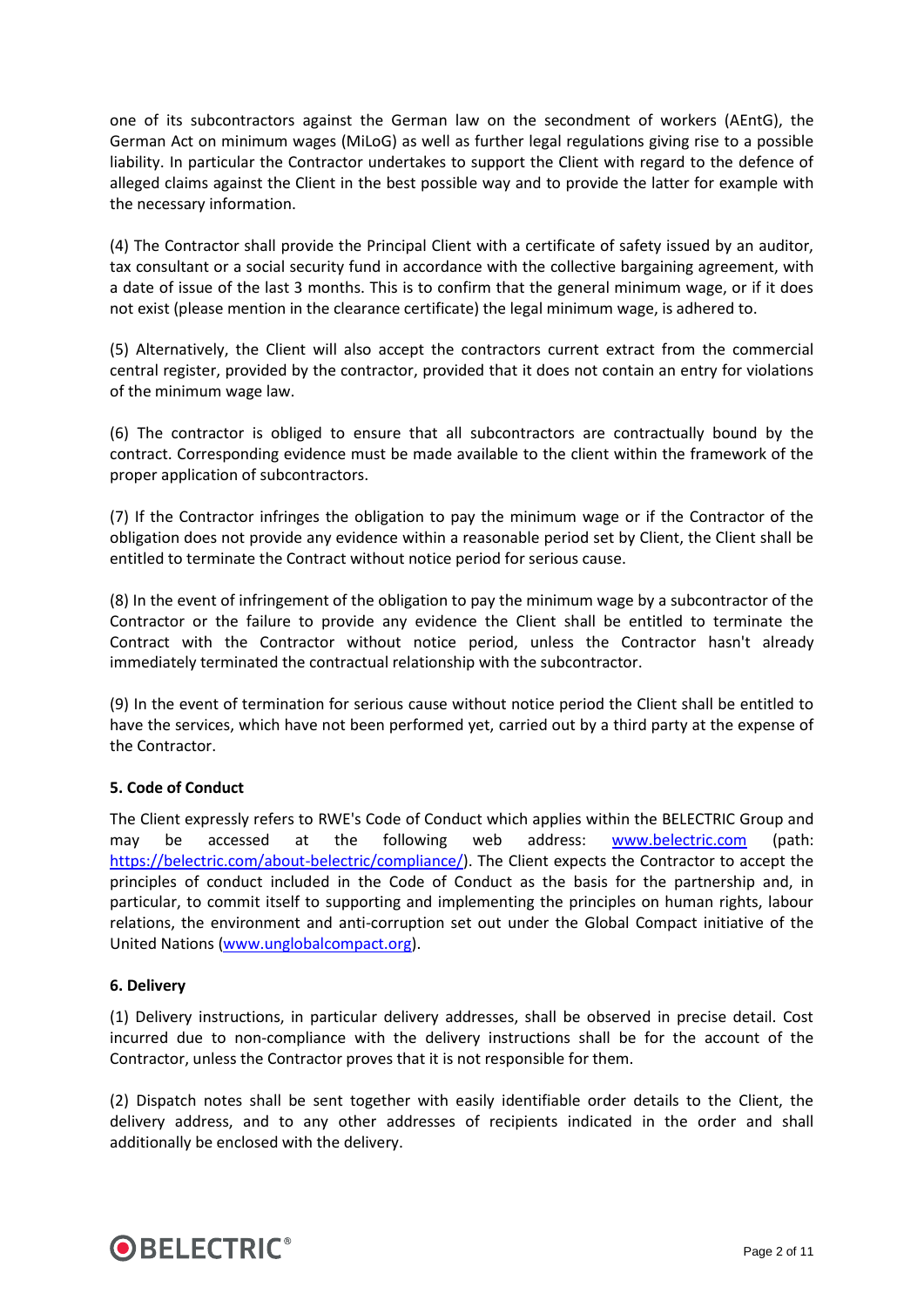### **7. Deadlines/acceptance**

(1) The delivery times/deadlines of performance indicated in the order are binding. The Contractor undertakes to notify the Client immediately if circumstances occur or are identified which indicate that the delivery time agreed upon or the deadline of performance agreed upon cannot be met.

(2) Performance under a works contract is subject to formal acceptance with a completion protocol. The Contractor undertakes to notify the Client of the completion of services. No conduct of the Client shall imply acceptance; in particular, the use, resp. the commissioning, of such goods or services supplied under a works contract do not qualify as acceptance. This is without prejudice to section 640, subsection 2 of the BGB (German Civil Code). This provision does not apply to such contracts for which acceptance is excluded for material technical reasons.

### **8. Changes of the scope of delivery and performance**

Changes of the scope of delivery and performance (including the prolongation of contractually agreed deadlines) of Contracts concerning the performance of services (e.g. contract for works (Werkvertrag) may be requested of the Contractor by Client, to the extent that this is not unreasonable for the Contractor in each individual case. The Contractor shall comply with any such request. Within an unchanged Schedule necessary revisions of documents do not give reason for additional compensation. The effects thereof, particularly any increase or reduction in cost or any effects on delivery deadlines, shall be appropriately taken into account and in principle set out in writing between Client and Contractor before execution of the performance starts. Changes of Scope of Delivery and Performance, which the Contractor starts without set out in writing before the starting and with no risks of delays or an emergency will not get paid. In case of risks of delays or an emergency client shall be entitled to demand that Contractor starts to perform even if such a written Agreement does not exist yet. Contractor will comply with this request.

#### **9. Prices**

Except where expressly agreed otherwise, the prices stated in orders are fixed prices. All prices are net, VAT shall be added as applicable. Where no prices are stated, the Client reserves the right to recognise the prices calculated subsequently. Unless agreed otherwise in writing, prices are free delivery, including packing, duty and insurance up to the stated delivery address/place of use. If the Client does not wish to keep the packaging, it shall be returned at the expense of the Contractor and the packaging cost invoiced shall be reduced accordingly; this also applies to pallets of all types, including pool pallets.

#### **10. Securities/guarantees**

Securities and bonds shall be agreed for each individual contract inasmuch as the Client is not already entitled to demand the same under applicable law.

#### **11. Invoicing and payment**

(1) The invoice shall comply with sections 14, 14a of the German Sales Tax Act (Umsatzsteuergesetz). A single copy of the invoice shall to be sent to the invoice recipient stated in the order and to the invoice address indicated there detailing the VAT at the rate applicable at the time of delivery / service provision separately.

(2) Advance payments / down payments made shall be shown separately in the invoice. Contractors of construction services shall indicate the tax number given by the inland revenue in the invoice and provide furthermore an exemption certificate according to section 48b EStG. In the event of lump sum prices, any services performed shall be confirmed by the Client.

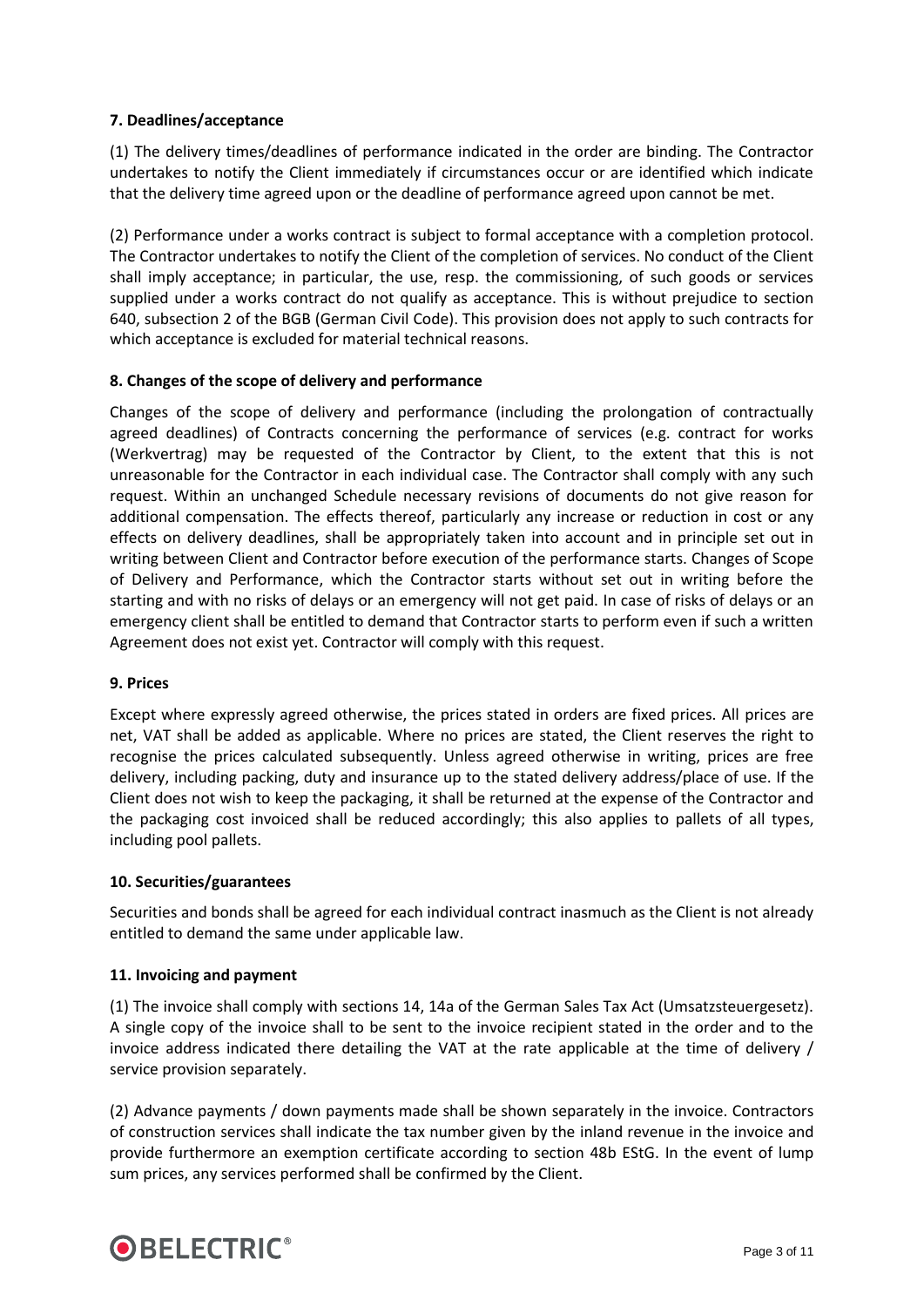(3) All payments by the Client are subject to the following conditions:

- 1. Correct and complete delivery / performance and if applicable taking over,
- 2. Receipt of the securities/bonds agreed in the individual contract,
- 3. Receipt of a correct invoice in accordance with the aforementioned conditions,
- 4. Receipt of confirmation of correct quantities and quality (agreed specifications, time sheets, plant certificates, expert opinions, acceptance reports etc.) inasmuch as included in the scope of supply.

(4) Provided the above mentioned terms of payment have been met, payment shall be made 14 days upon receipt of invoice less 3 % discount or 30 days from receipt of invoice less 2% discount, unless any other terms of payment have been agreed in the order. The discount period, however, shall only begin when these conditions have actually been met. Discount deductions can be withheld both from down payments and from advance payments and final payments. Where a discount has already been deducted from an advance payment or down payment, the base amount for the discount in the final invoice will be reduced by that advance payment or down payment amount and the discount shall only be withheld from the remaining amount. Payments are always made subject to adjustment in the event that objections should be made subsequently.

(5) The Client shall be entitled to charge a deadline penalty or partial amounts thereof to the Contractor or to deduct same from agreed payments. The Client shall not be required to reserve the right to impose a deadline penalty on receipt of the goods and services. Rather, it shall be entitled to assert that right until final payment.

(6) If, at the time of settlement of accounts, a Contractor of construction services does not present a valid certificate of exemption for tax under section 48b, subsection 1, sentence 1 of the German Income Tax Act, a tax deduction of 15 % of the consideration within the meaning of section 48 of the German Income Tax Act is made and paid over to the tax office responsible for the Contractor in accordance with the Act to Control Illegal Employment in the Construction Sector (Gesetz zur Eindämmung illegaler Betätigung im Baugewerbe). In order to compensate for the resulting additional accounting expenditure, the Client is entitled to deduct a lump-sum allowance of  $\epsilon$  100 from the Contractor's invoice. This is without prejudice to any other claims arising thereof.

(7) In case prices per hour are charged, the prepaid tax shall be deducted from any agreed travel costs (transportation cost, accommodation cost etc.) in accordance with the tax guidelines in force. When calculating fare, the places of arrival and return must be indicated. All receipts must be correct and permanently legible.

# **11a. Intratrading Statistics** (recording of intracommunal trading of goods)

In the case of intra-community trading of goods, which have to be notified to the federal office of statistics, the invoice needs to detail an according notice and the relevant article number.

# **12. Assignment of receivables/setoff**

Without prejudice to an assignment of any financial claim under section 354a of the German Commercial Code (HGB), the Contractor is not entitled to assign payment claims against the Client to third parties or to have them collected by third parties, unless the Client has given its prior written consent.

#### **13. Title/provision of materials/processing/risk transfer**

(1) Upon hand over, the delivery becomes the property of the Client; this is without prejudice to simple retention of rights in favour of the Contractor.

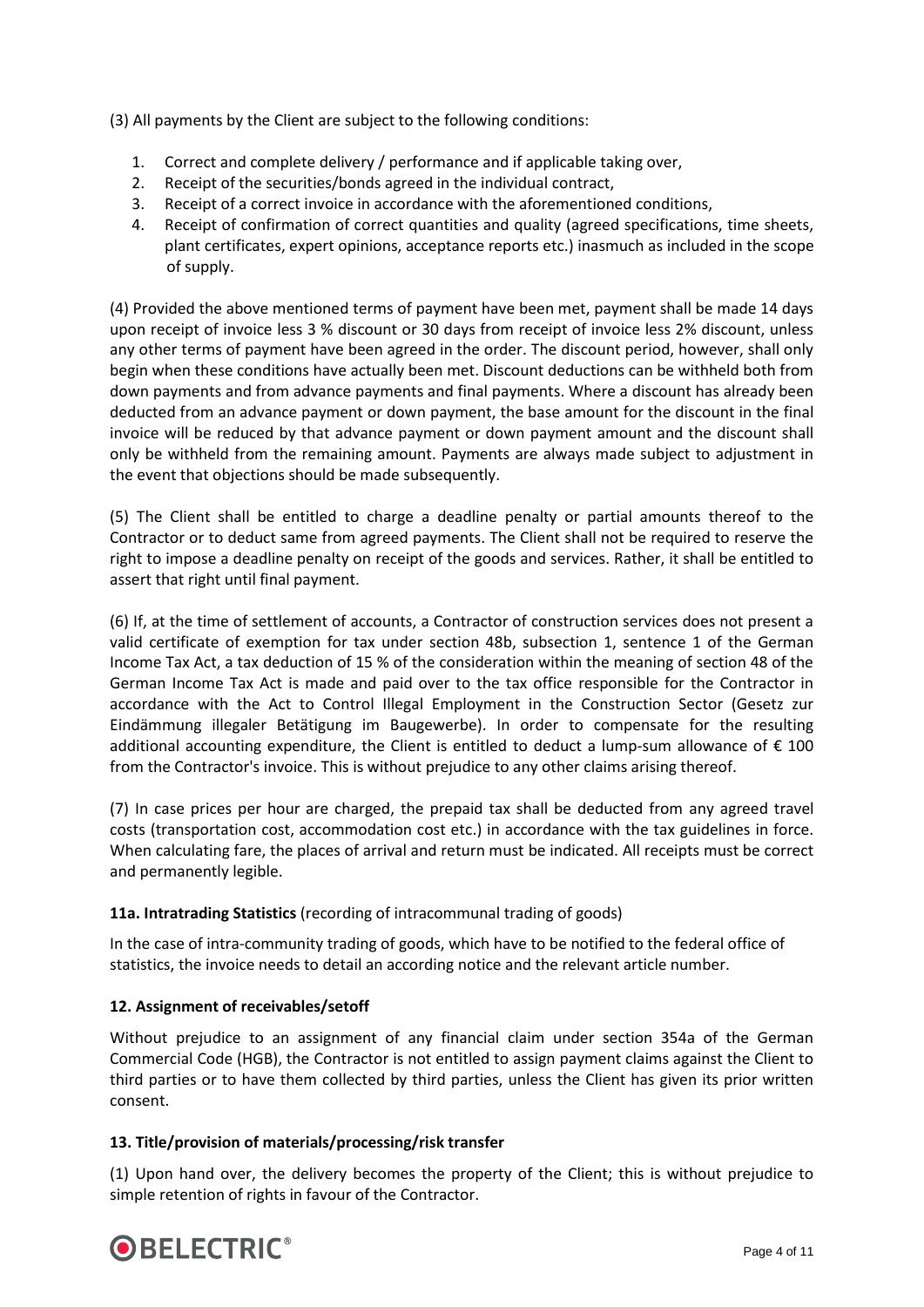(2) Materials provided by the Client shall be kept separate by the Contractor from other materials, marked as being the property of the Client, and kept with the due diligence of a prudent businessman. The Contractor is obliged to prevent access by third parties and to inform the Client immediately on request of any changes in the quantity (such as theft, loss and destruction) or condition (such as loss of application) of the materials provided. Processing or transformation is carried out by the Contractor on behalf of the Client. In the event that goods for which the Client has reserved title are processed together with other objects not belonging to the Client, the Client shall acquire joint ownership of the new object pro rata the purchase value plus VAT of the property of the Client relative to the other objects processed at the time of processing. This last point applies accordingly for mixing and combining, unless another object which does not belong to the Client is considered to be the principal object.

(3) Risk transfers to the Client on receipt of the delivery in the receiving plant or at the receiving point specified by the Client; for deliveries for which acceptance takes place, on acceptance, regardless of whether the items to be delivered have already been received beforehand. On collection by the Client, the risk transfers to the Client as soon as the delivery has left the Contractor's site.

(4) The Client shall be entitled at any time to inform itself of the status of the service rendering under the contract, and in particular on the contractual and orderly progress of the manufacturing in the plants of the Contractor, resp. those of the Contractor's suppliers.

(5) In the case of dismantling or repair work at the Client's premises materials and components etc. removed, or excess materials provided by the Client, shall be returned to the Client in an orderly manner.

(6) Processing or transformation by the contractor shall be carried out for the customer. If goods for which the Client has reserved ownership are processed with other objects not belonging to the Client, the Client shall acquire co-ownership of the new object in the ratio of the purchase value plus VAT of the object belonging to the Client to the other processed objects at the time of processing. The latter shall apply mutatis mutandis to mixing and combination unless another object not belonging to the Client is to be regarded as the main object.

(7) The documents provided to the Contractor by the Client or third parties shall not become the property of the Contractor and shall be returned to the Client at the latest after fulfilment of the contract.

#### **14. Rights to use/industrial property rights/inventions**

(1) The Contractor shall permanently grant free of charge the Client a temporally and geographically unrestricted, transferable, non-exclusive, irrevocable right of use regarding the subject of the delivery and performance as well as any protective rights related to these subjects of the delivery and performance. The Contractor shall entitle the Client and the IT service provider to make the right of use available to the Group companies - and thus also the services specified in the contract. Group Companies within the meaning of this contract are besides the Client all those companies, which pursuant to sections 15 et seq. of the German Stock Corporation Law (AktG) are affiliated with BELECTRIC GmbH (collectively referred to as "Group companies").

(2) The rights of use granted to the Client under this contract shall also apply to any new versions (e. g. updates, upgrades, releases, patches, bugfixes) of the subject of the delivery and performance and of any protective rights related to these subjects of the delivery and performance that are made available to the Client.

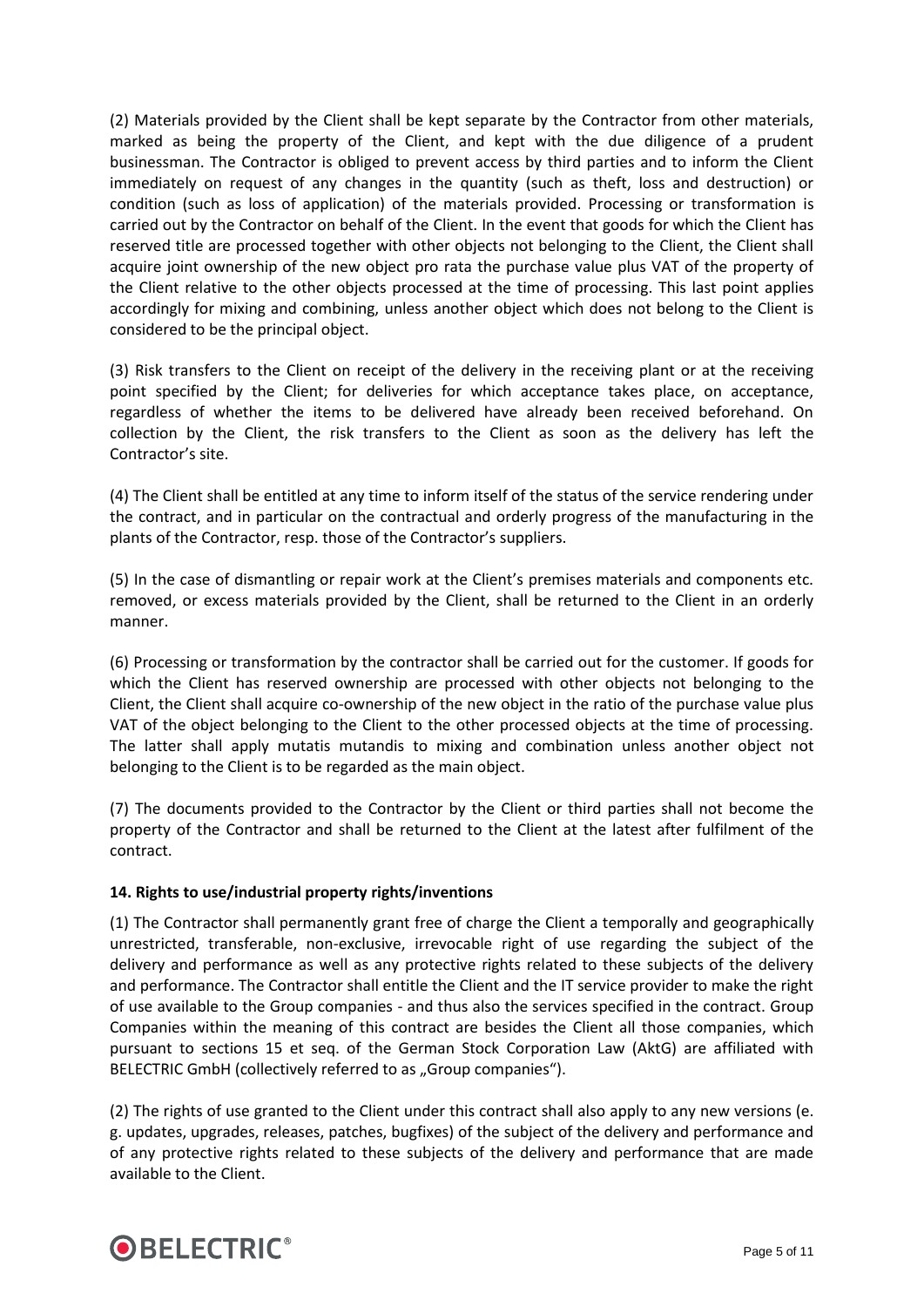(3) Insofar as work results eligible for patent/utility patent protection arise within the order, the Contractor shall grant the Client property thereto, including the right to file the patent application in his own name or by acting as an agent. The Contractor has to provide evidence if he pleads that the patent/utility patent has not been generated in connection with the order.

(4) The right of use also entitles the Client to make changes to the object of performance and also includes illustrations, drawings, calculations, analysis methods, recipes and other works.

(5) Insofar as work results eligible for other property right protection arise within the order, the Contractor shall transfer at no charge to the Client the exclusive, irrevocable, temporally and geographically unrestricted, sublicensable and transferable right of use. The Client shall have the right to use the work results in all types of use, including, but not limited to the right to reproduce, redesign and publish and exploit the work result. The Contractor has to provide evidence if he pleads that the work result has not been generated in connection with the order. For programming work, the Contractor shall be obliged to hand over to the Client the source code for the software created.

### **15. Warranties**

(1) The Client has full recourse to all statutory warranty claims. The limitation period for warranty claims begins with the fulfilment of the last service to be provided after the order. Notices of defects shall suspend the limitation period until the defect complained of has been remedied. The Contractor accepts a statutory warranty period of 24 months covering any defects in the delivery /service; this period begins with the delivery and if applicable acceptance of the respective service. However, this provision shall only apply where, due to the contract or statutory regulations, no longer warranty or limitation periods apply.

(2) The aforementioned warranty period is followed by a six-month period, within which the Client and Contractor shall settle any claims not yet settled or obtain a decision of a third party, e.g. of a court of law.

(3) Any faults or defects occurring during the warranty period - e.g. due to execution not in compliance with the contract, sub-standard materials, or non-compliance with statutory regulations or recognized engineering standards -shall either be remedied by the Contractor at its own expense or replaced by a new delivery executed in compliance with the contract, at the discretion of the Client.

(4) If the Contractor fails to remedy the faults and defects in response to the Client's first complaint within the deadline set, the Client shall be entitled, without further notice or setting of a grace period being necessary, to remedy the defect itself or have it remedied by third parties, and to deduct the expenses incurred from the Contractor's invoice or to charge these to the Contractor's account.

(5) In those cases, in which remedial performance fails, the Client is entitled to rescission of contract or a price reduction; this is without prejudice to claims for damages, in particular claims for damages instead of performance.

#### **16. Third-party property rights**

(1) The Contractor undertakes that all goods and services to be provided by it are unencumbered by third party rights. In the event of an infringement of property rights of third parties, the Contractor shall, at the discretion of the Client, procure for the Client the rights to use the goods and services or change them in such a way that it is no longer encumbered by third party rights.

(2) Furthermore, the Contractor shall indemnify the Client among themselves against all claims asserted by third parties with respect to infringements of property rights. Further claims and rights to

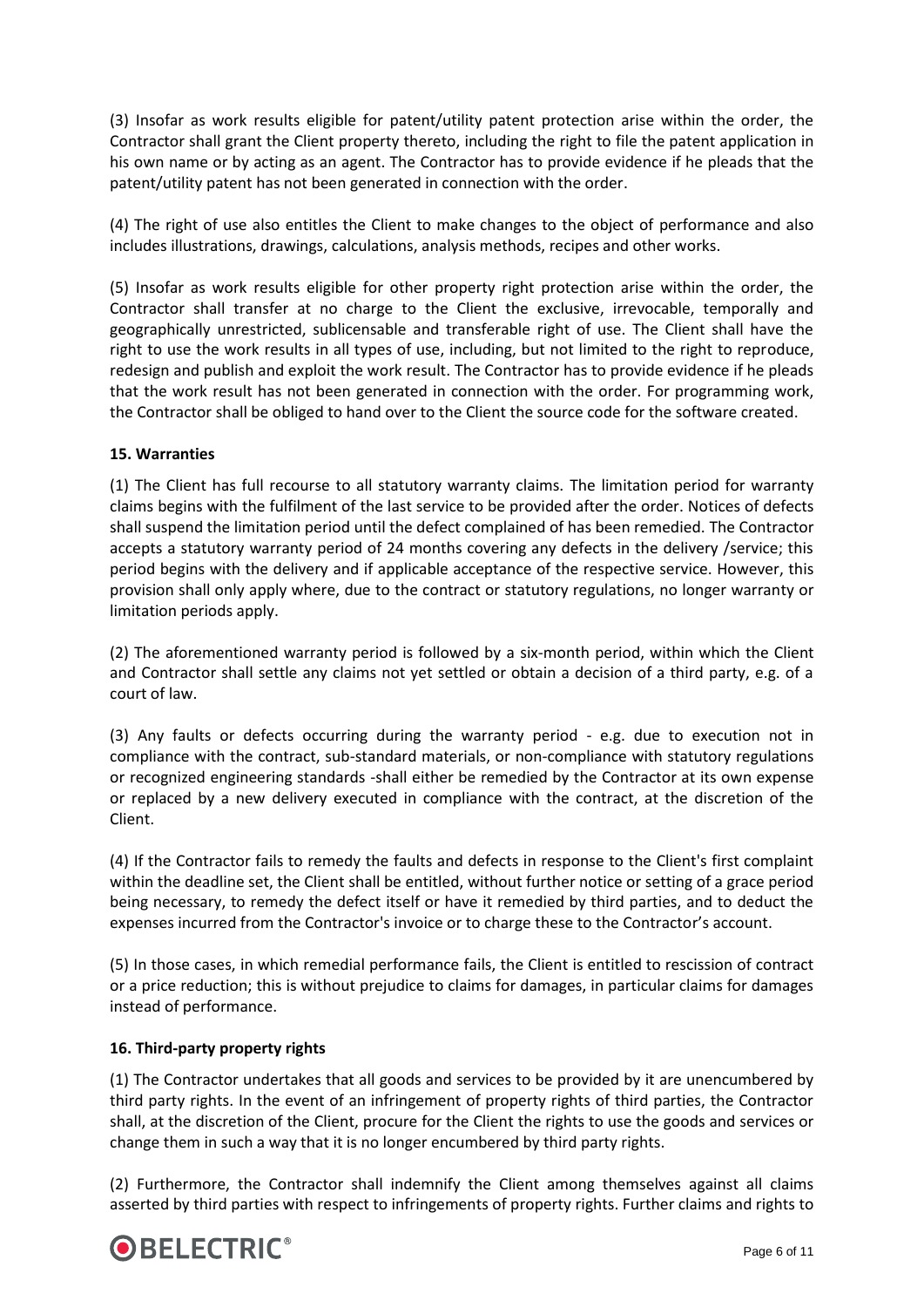which the Client is entitled under law in this respect shall remain unaffected. Such obligation of exemption shall remain in force for a period of 10 years after time of performance.

#### **17. Liability**

The Contractor shall be liable for any breach of duty and the resulting damages unless the Contractor proves that it is not responsible for such breach of duty. The Contractor is further obliged to release the Client from any claims for damages by third parties asserted against the Client by such third parties for reasons based on defective delivery (goods/services) by the Contractor, unless the Contractor can prove to the Client that the Contractor is not responsible for the circumstances that caused the loss. The foregoing provisions shall also apply if the Contractor employs a servant or vicarious agent.

#### **18. Liability for cartel law offences (anti-trust law violations)**

(1) Should the Contractor in respect to the contractual services be demonstrably involved in an unlawful restraint of competition prior to this Contract and / or before or after this Contract act anticompetitively, it shall be required irrespective of the other liability rules to pay liquidated damages in the amount of 15% of the contract value, unless a damage has been accounted for in a different amount. This also applies if the Contract has been terminated or already been fulfilled. Other rights of the Client remain unaffected.

(2) Unlawful restrictions of competition are in particular anti-competitive negotiations, recommendations or appointments with other bidders (tenderers) / applicants regarding

- submission or non-submission of bids (tender) including territorial agreements,
- pricing as well as profit arrangements or
- delivery quantities.

(3) Acts of person appointed by Contractor or working for Contractor, are treated in the same way as acts of Contractor himself.

#### **19. Insurance**

The Contractor undertakes at its expense to conclude an appropriate business liability insurance policy, which includes defects in workmanship, and to maintain that insurance for the entire duration of the contract until expiry of all periods of limitations. That liability insurance shall provide cover for at least €10.000.000 for personal injury and property damage and all consequential losses. At the request of the Client, the Contractor undertakes to provide the Client with a confirmation of coverage by the insurer. The Contractor is also obliged to prove to the client, on request, that he has paid the corresponding premiums to the insurer.

#### **20. Termination**

(1) The Client is entitled to terminate contracts at any time. In such an event, the Contractor shall receive that part of the remuneration that corresponds to the performance so far carried out in proportion to the overall performance, unless the Contractor can prove that its savings in respect of the services not yet provided are lower.

(2) However, if the contract is terminated for serious cause because of the Contractor's fault, the latter shall only receive that part of the remuneration that corresponds to the performance so far carried out and being used by the Client in proportion to the overall performance. Any further claim to remuneration by the Contractor is excluded in this case. The Contractor shall be liable for loss incurred by the Client as a result of the termination, including any consequential loss.

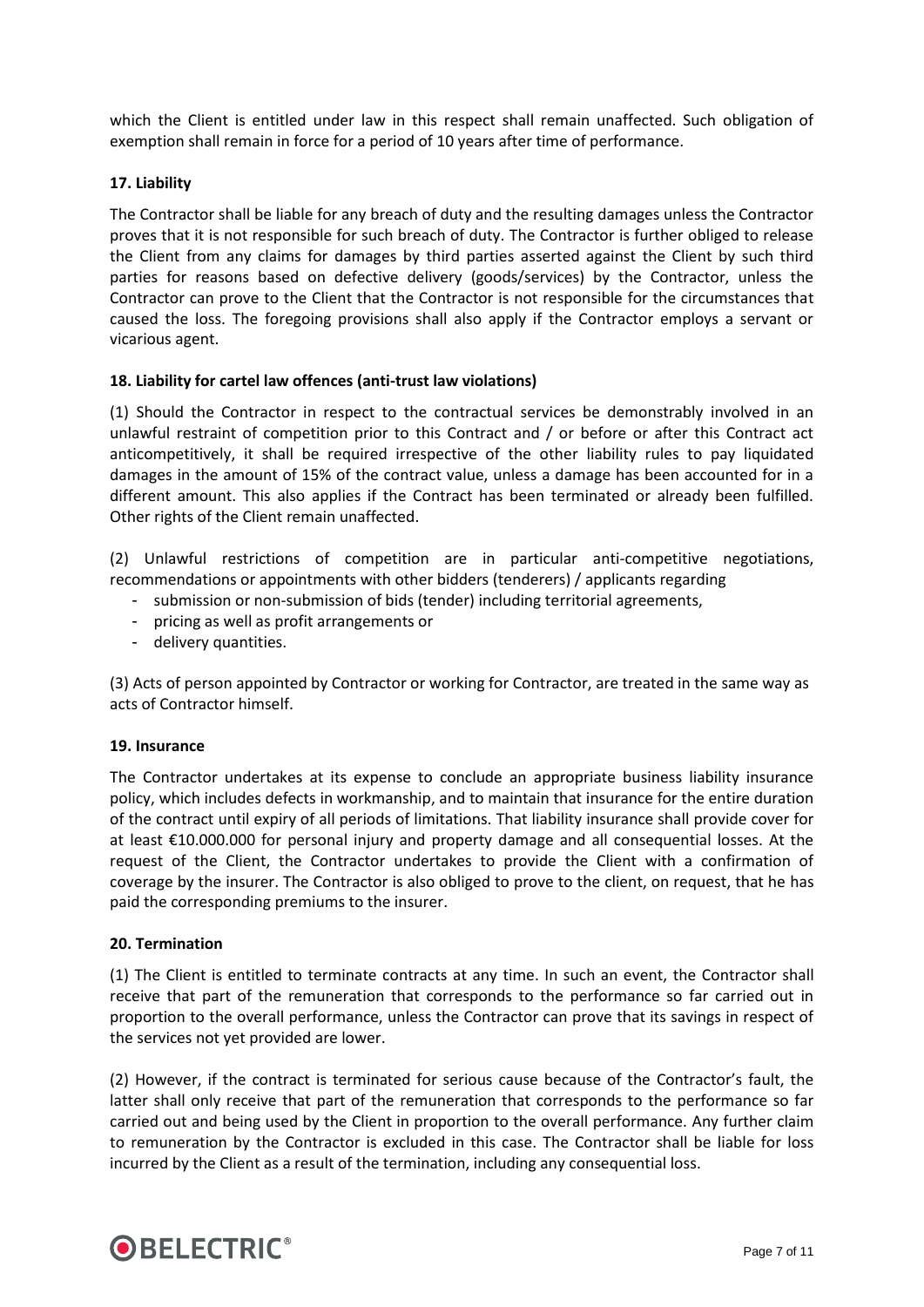(3) The Client may terminate the contract without observing deadlines if insolvency proceedings concerning the Contractor's assets are filed or opened. Statutory rights of withdrawal remain unaffected.

### **21. Rescission/ Termination in case of antitrust violations**

The Client shall be entitled to terminate or withdraw from this contract without notice period or rescind it if the Contractor has demonstrably participated in anti-competitive agreements to the Client's detriment. In the event of early termination without notice period, the Contractor shall only be entitled to that part of the agreed remuneration for goods and services that corresponds to works / services already performed without defects. In the event of rescission, the statutory provisions shall apply.

#### **22. Health and Safety regulations**

(1) In the course of execution and implementation of the contract, the Contractor is obliged to observe the applicable provisions and recognized engineering standards, especially with regard to industrial health and safety, as well as the provisions applicable under construction, trade and traffic laws (in particular, supervisory and traffic safety duties on construction sites and other workplaces); this shall also apply to the applicable environmental protection and waste management regulations. Supplies and services must comply with the laws, regulations and directives prevailing at the time of the delivery and/or acceptance.

(2) Except where provided for otherwise by individual contract, the Contractor shall be responsible as the party producing the waste for any waste produced, such as packaging materials, material residues, offcuts etc. On accepting the order, the Contractor affirms that it will immediately properly dispose of any waste it produces in line with the legal requirements, in particular the German Recycling and Waste Management Act (KrW-/AbfG) and subordinate legislation, as well as the State Waste Management Acts and statutes of the municipalities, the Water Household Management Act (WhhG), the Goods Traffic Act (GKvG), the Order on Transportation of Hazardous Materials by Road and Rail, as well as the Hazardous Materials Act, as amended.

(3) The Client shall be entitled to carry out checks to determine whether the Contractor or any subcontractor has lived up to its public, legal and contractual obligations. To that end, the Client shall be entitled to inspect the documentation to be kept by the Contractor, resp. subcontractor, in accordance with the legal regulations and the permit notice for the plant since started. The Contractor shall further inform the Client on request, in particular, concerning the transport, appropriate vehicles, transport routes and locations of the respective plants and/or storage sites, in advance.

(4) When delivering hazardous substances or products containing hazardous substances, which are subject to the Ordinance on Hazardous Substances (GefStoffV), to the Client, material safety data sheets complying with EC regulation no. 1907/2006 in conjunction with Section 6 of the Ordinance on Hazardous Substances shall be enclosed in German with the delivery/offer. In case there are any changes to the composition or new findings on the impact of the substances/formulations on humans and the environment the Contractor shall send an updated material safety data sheet to the Client without delay, indicating order number, order item as well as material number. Delivery of the material safety data sheets forms part of the agreed scope of performance; any costs the Contractor incurs in this respect are considered to be included in the prices.

(5) Machines within the scope of the  $9<sup>th</sup>$  Ordinance of the German Product Safety Act (Produktsicherheitsgesetz (ProdSG)) – Machinery Ordinance (Maschinenverordnung – 9.ProdSV) – and electrical operating equipment coming under the low voltage directive (Niederspannungsrichtlinie) shall include a CE mark and be delivered with operating instructions. The

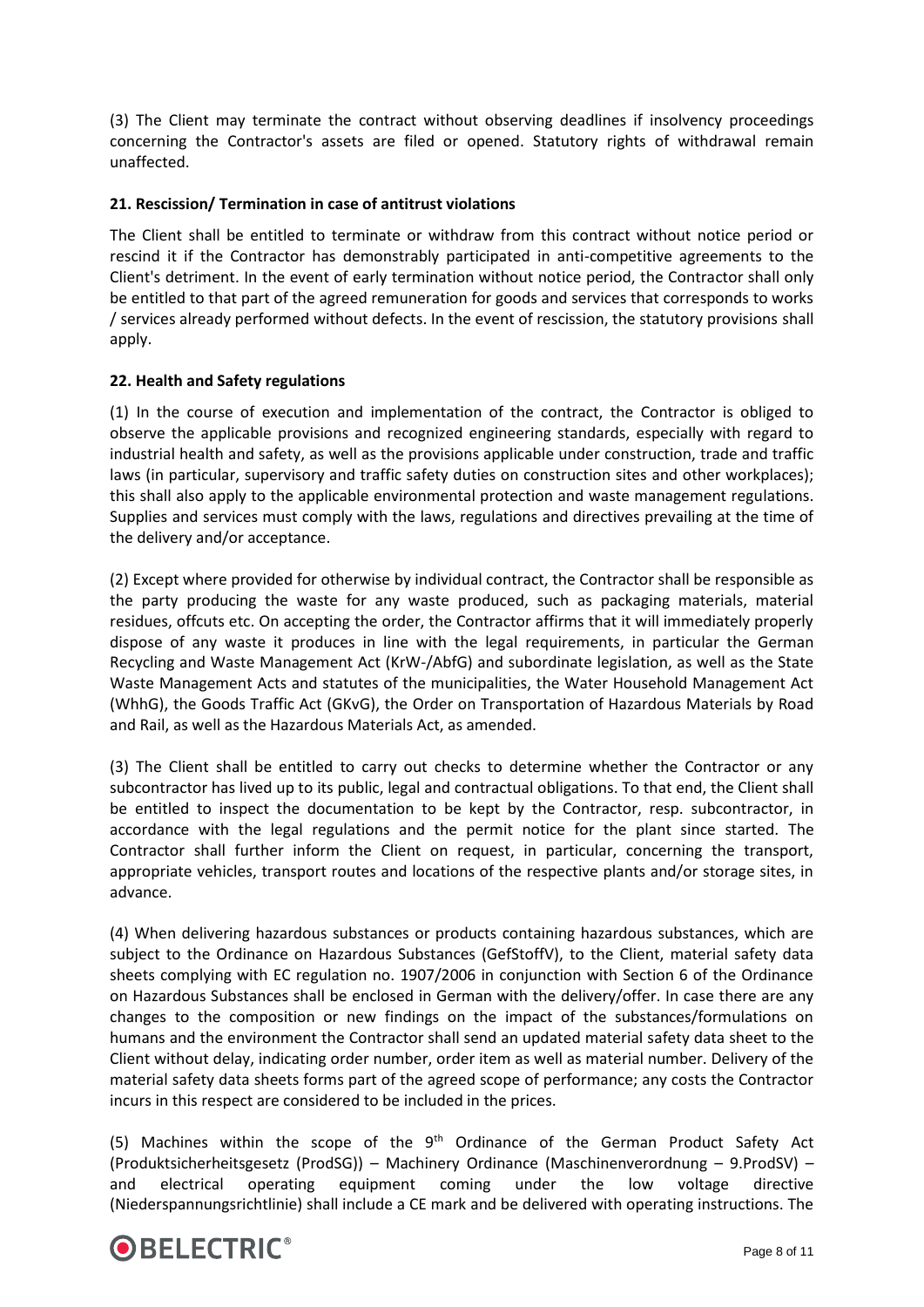declaration of conformity and the operating instructions shall be handed over to the Client. Deliveries of machines not ready for use must include a manufacturer's declaration.

(6) In addition, any supplementary occupational safety conditions in force at the client shall apply.

#### **23. Data protection**

(1) The Client and the service providers (data processors) ordered by the Client are entitled to process contact and contract details obtained under the contractual relationship within the legal requirements of the applicable data protection and privacy laws in its respective latest valid version and – to the extent required in connection with the Contract and its implementation - to pass on such data to companies affiliated with BELECTRIC under sections 15 ff of the German Stock Corporation Act (AktG).

(2) BELECTRIC has single tasks and services carried out by service providers, especially IT-service providers, who have their seat outside the EU/EEA (third country). Therefore, a third country transfer of the personal data takes place. The third country transmission takes place in compliance with the EU data protection legislation and applicable national data protection legislation as valid at the time. Data protection provisions to establish an adequate level of data protection are defined in contracts with our contractual partners for this purpose in accordance with the applicable legal requirements, e.g. EU Model Clauses. On demand, BELECTRIC will provide the Contractor with a copy of these Agreements.

(3) To safeguard operations and ensure that the security requirements of the Client are met, personal data will be collected, processed and used within the scope of order execution, having due regard to the EU data protection legislation and applicable national data protection legislation as valid at the time. In particular, this shall apply to data and images relating to security components (such as identification badges, identification management systems, time/access and video surveillance systems and the like), BELECTRIC and/or IT and telecommunications components, and the infrastructures related to these. The Contractor must ensure that identification badges supplied are not misused or supplied to third parties. They must be worn visibly on Client´s premises and the Client must be notified of any losses immediately. They have to be returned to the Client when leaving the premises. If necessary the equipment provided by the Client for information processing and/or telecommunication (e.g., personal computer, telephone, mobile phone, smartphone, software, internet access, email, etc.) are to be used solely in the context of order fulfilment; private use is prohibited. The Contractor shall ensure that the vicarious agents appointed by it (such as employees, temporary workers and the like) have been informed of and have undertaken to observe the above points before the services are provided. Furthermore, the vicarious agents must undertake to conduct themselves professionally and to observe the relevant Client´s regulations. If subcontractors are engaged, the Contractor must also contractually impose these obligations on the subcontractor. Upon request, the Contractor must prove to the Client that these points have been implemented.

(4) Insofar as personnel of the Contractor are deployed at locations of the Client, time tracking data (in and out times) for said personnel can be determined for specific persons from the access control system. Insofar as required, the time tracking data determined in this manner can be used by the Client for billing purposes. If subcontractors are engaged, the Contractor must also contractually notify the subcontractor accordingly. Upon request, the Contractor must prove to the Client that these points have been implemented.

(5) Any details shared by the Client shall not be used for the purpose of advertising or market/opinion research unless written permission has been given for this purpose by the Client or the agreed service allows this explicitly.

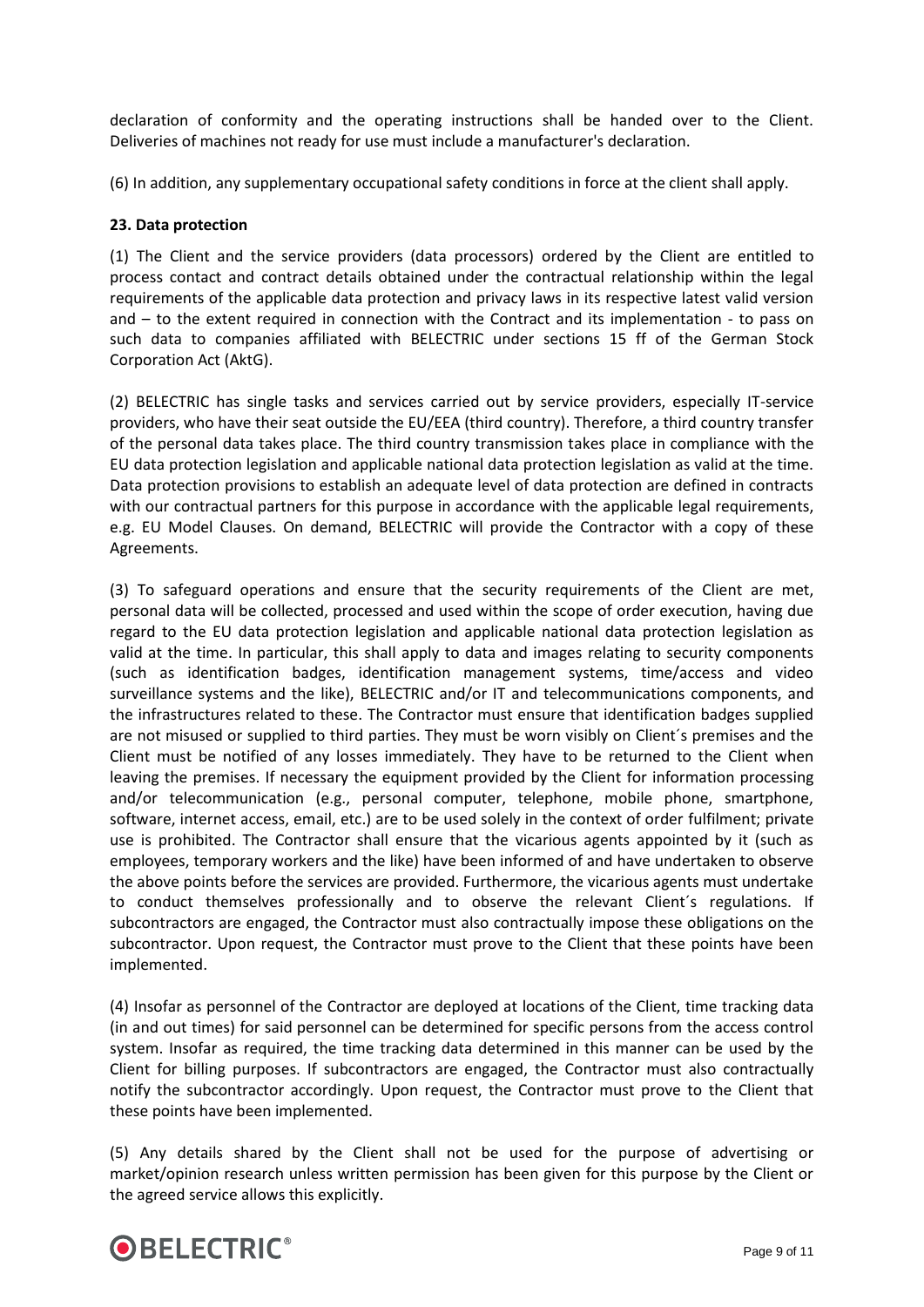#### **24. Export control**

(1) All deliveries shall be subject to compliance with national or international export control regulations, including embargoes and other sanctions ("Foreign Trade Law"). Any military end use shall be excluded. Appropriate confirmations of non-military and non-nuclear use shall be submitted to the Client on request. The Contractor shall comply with the applicable provisions of foreign trade law, including the US re-export control regulations, when passing on deliveries to third parties.

(2) The Contractor obtain the necessary export licenses, unless regarding applicable Foreign Trade Law it is not the Contractor but the Client or a third party who is obliged to apply for the export licenses.

(3) If any delivery and/or performance delays are caused by Foreign Trade Law, the agreed delivery date shall be extended by the duration of such delay including the additional period required for the resumption of the delivery/performance.

(4) The Contractor undertakes to provide all information and documents needed for the export or shipment of the supplies, if applicable. The Contractor shall oblige its employees, its subcontractors and commercial agents to comply with Foreign Trade Law.

In his price lists, offers, order confirmations and invoices, the contractor must inform the client in writing of all the information and data that the client has to comply with applicable foreign trade law in the event of export and import, as well as in the case of resale upon re-export of goods and services required, especially for every single product and service:

- to indicate whether the goods to be delivered are subject to US law; and
- the Export Control Classification Number (ECCN) in accordance with the U.S. Commerce Control List (CCL), provided that the product is subject to the U.S. Export Administration Regulations (EAR); and
- all applicable export list numbers (including German Foreign Trade Regulation, EC dual-use regulation); and
- the Harmonized System Code; and
- the country of origin (non-preferential origin); and
- Supplier declarations of preferential origin (at European suppliers) or certificates of preferences for non-European suppliers ("Export control and foreign trade data").

(5) The contractor is obliged to appoint the client unsolicited a contact person for export control- and foreign trade- data.

(6) The contractor is obliged to provide all necessary declarations on foreign trade law in full. It is only with the complete sending and signing of the necessary declarations that the Contract becomes legally effective. By signing the necessary declarations, the contractor guarantees the completeness and accuracy of the information and data provided. Changes must be communicated to the client immediately by the contractor.

(7) In the event that the Contractor violates Foreign Trade Law, the Contractor undertakes to compensate the Client for the damage incurred and shall indemnify and hold harmless the Client from claims for damages by third parties and any expenses related thereto. The Client shall be entitled to terminate this Agreement without a notice period if termination by the Client is required to comply with foreign trade law or to prevent any damage. In the case of such termination, the assertion of a claim for damages or the assertion of other rights by the Contractor shall be excluded.